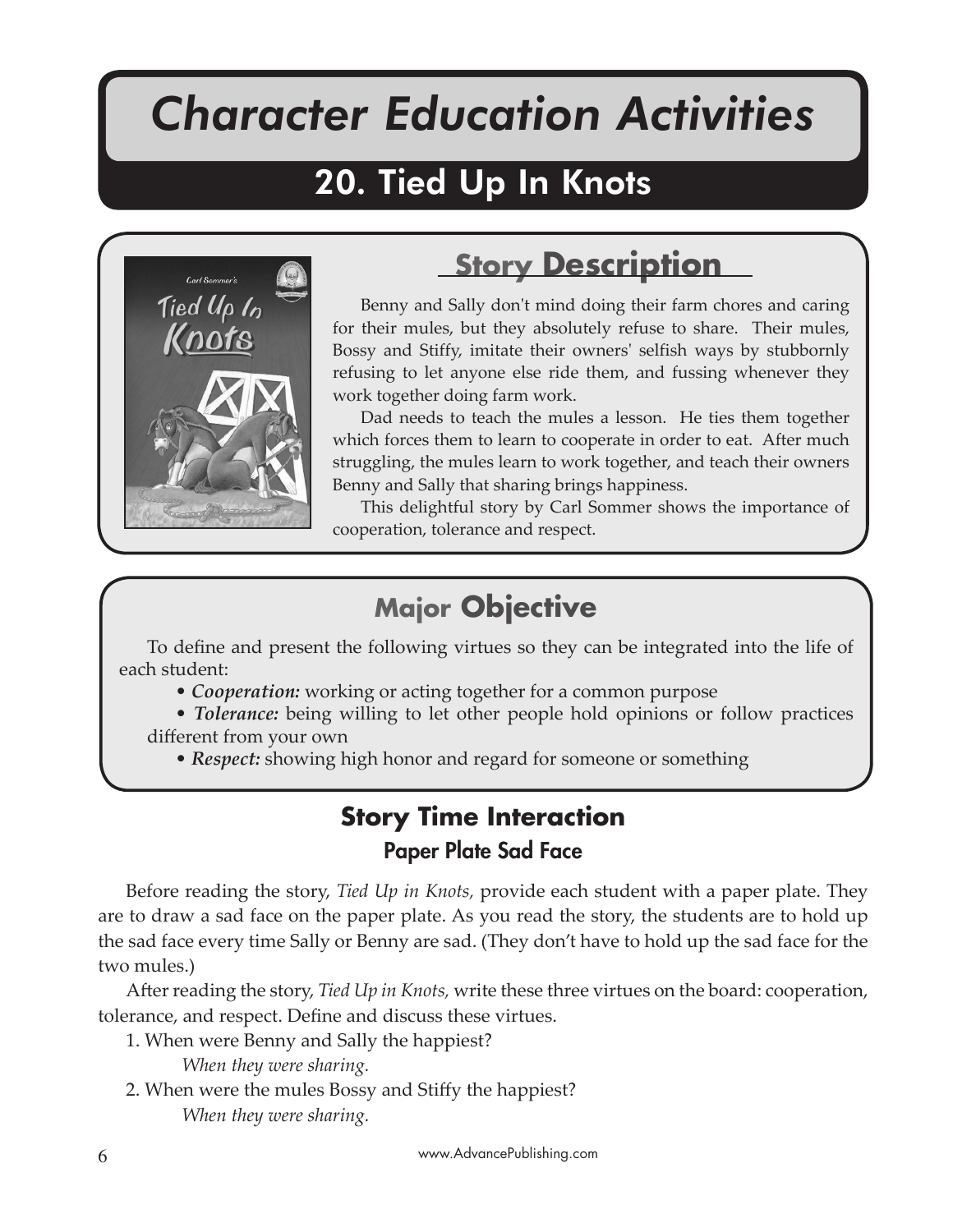#### Tied Up In Knots

#### **Activities**

**Objectives:** To use the following activities to help reinforce the virtues of cooperation, tolerance, and respect. To help students to learn that sharing does bring happiness.

#### **Role Play**

**Goal**: To teach that sharing brings happiness

**Materials**: Depending on the grade level, pick a game where sharing or teamwork is important to succeed, such as basketball, soccer, building with blocks, playing house with toys, etc.

**Role play:** Pick an activity and ask for volunteers. Pick students and let them act as those who refuse to share. Then let the same students act out the lesson of sharing together.

**Lesson**: Ask students: Which method brings more happiness: sharing or not sharing? Why does sharing bring happiness?

#### **Proper Manners**

**Goal**: To teach students to have proper manners

**Role play**: Divide the class into two long rows. Tell the students to bring a pen with them. Have the students face each other. Have one row ask the other row, "May I borrow your pen?" The row of students should give their pen to the other row of students. What should the proper response be? The proper response is, "Thank you." One may include the name of the person, "Thank you, Mary." or "Thank you, Mary, for the pen." Now let the other row ask for a pen. (They are to make believe they are receiving the other person's pen.) Ask the students what they should say.

Let the students go to their seats.

#### **Questions**:

1. What should you do if you yawn?

*Cover your mouth.*

- 2. What should you do if the salt you want is at the other end of the table? *Ask someone at the table, "Please, pass the salt."*
- 3. What should you say if you accidentally bumped someone? *"Excuse me."*
- 4. What should you say if you receive a gift from someone? *"Thank you."*

#### **Three-Legged Race**

**Goal**: To teach students the importance of cooperation

**Lesson**: One of the most important factors for winning the three-legged race is to have both students fully cooperate with each other.

**Preparation**: This game can be played a number of ways. For all games, students are to have two legs tied together.